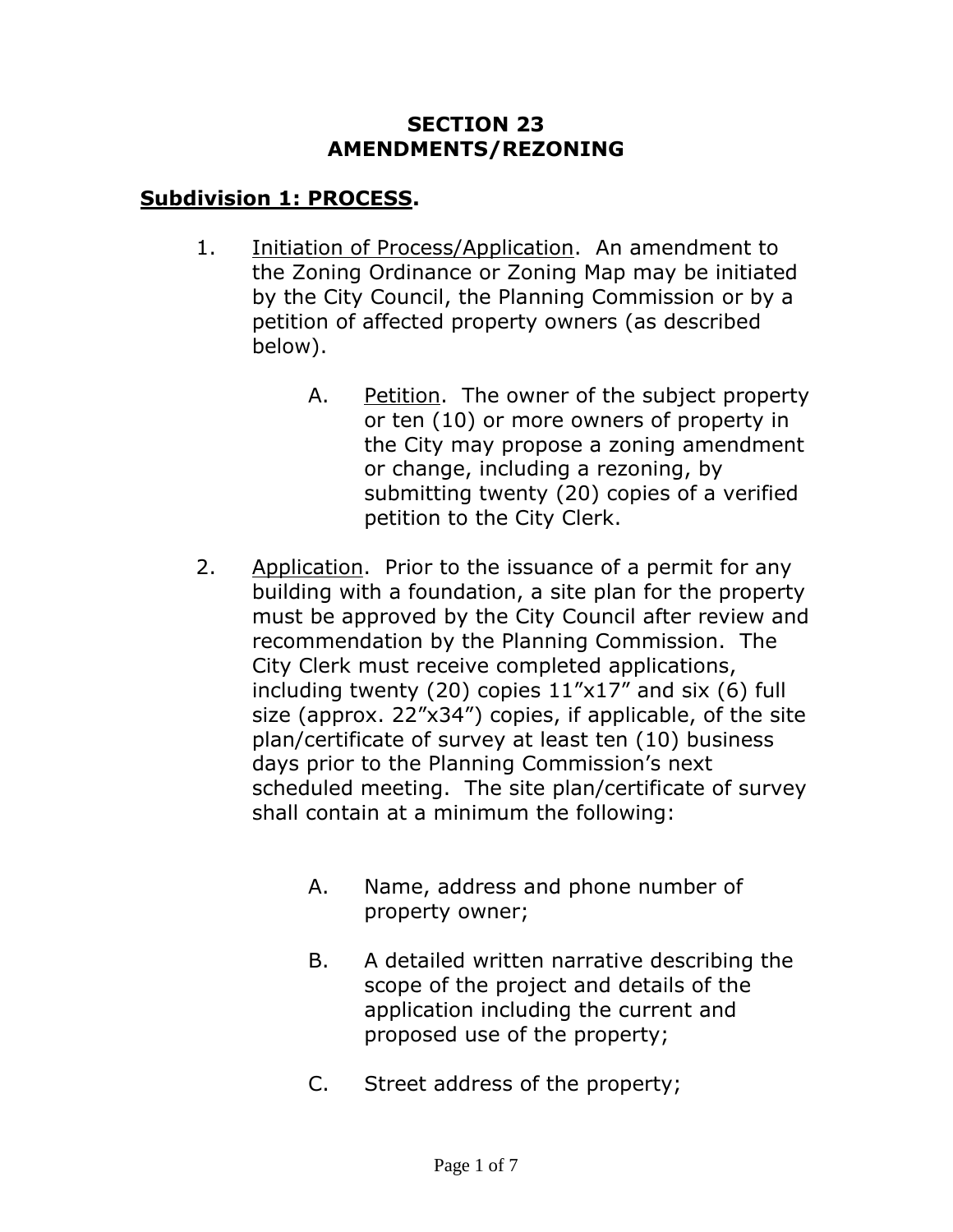- D. Legal description of property (i.e. Lot/Block), including area of parcel in square footage or acreage;
- E. A current Certificate of Survey of the specified parcel, including monumentation within the tract and to a distance of 50 feet beyond the tract;
- F. North direction clearly shown;
- G. Sketch drawn to scale, not more than fifty (50) feet per inch (1"=50'), showing the parcel dimensions, location of all existing and proposed structures, building dimensions, with square footage, area, and setbacks clearly marked;
- H. Curb cuts, driveways, access roads, road centerline and right-of-way, public ways, street names, ingress, egress, and sidewalks clearly marked;
- I. Sidewalks, landscaping features, screening and fences, if any, including distances from lot lines and location and dimensions of required green space, if applicable;
- J. Any proposed entrance or driveway showing the percent of grade and direction of flow from building to street or major artery;
- K. Any existing or proposed easements crossing the property;
- L. Parking spaces, if any, including size and location of handicap spaces, off-street loading areas and vehicular circulation;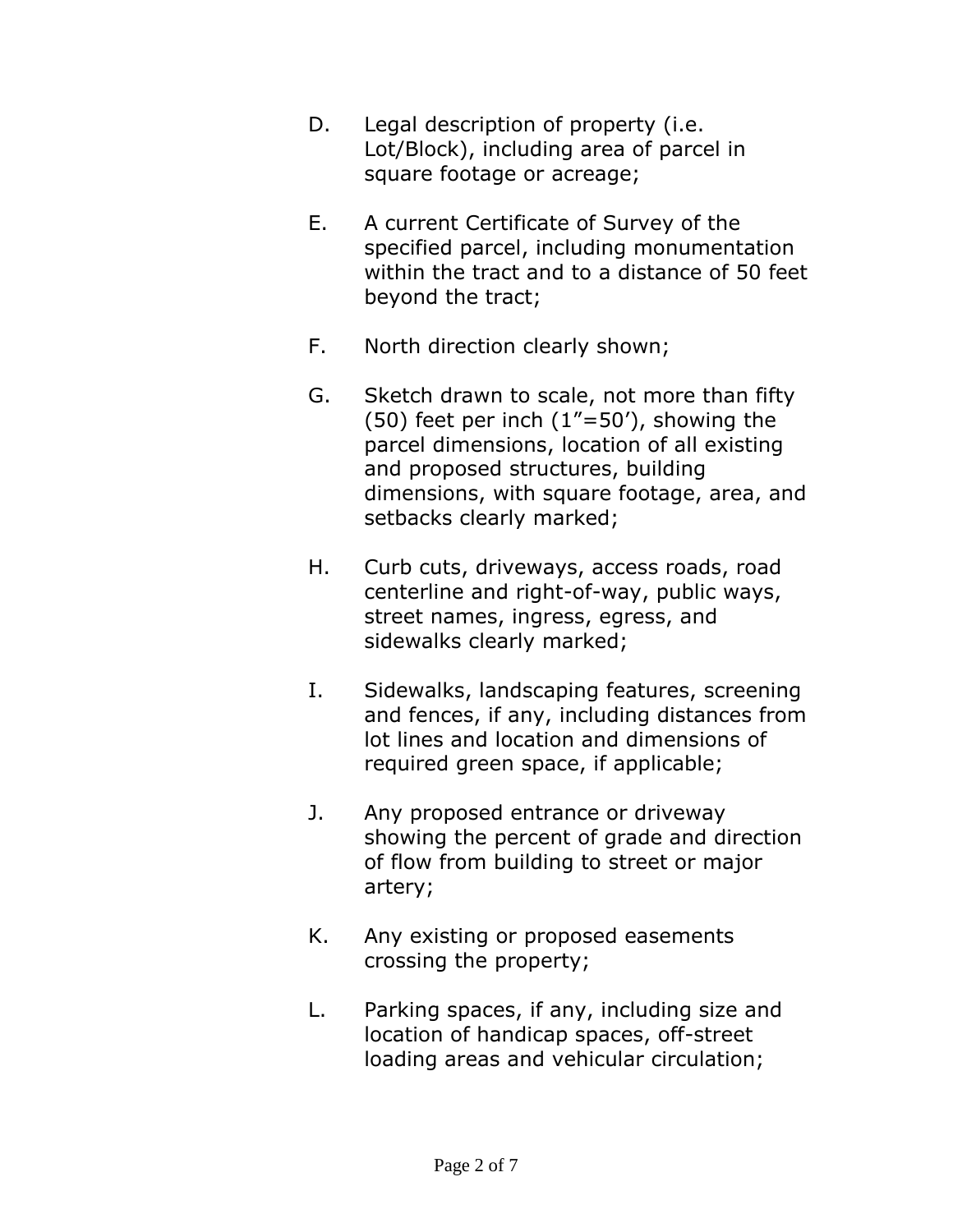- M. Accommodations for snow storage, if applicable;
- N. Location of waste facilities including measure used for enclosure and screening, if required (see Section 5, Subd. 3);
- O. Show all utility poles, services lines, sanitary sewer, storm manholes, water mains, hydrants, catch basins, CATV, gas, telephone and electric lines, aerial and buried, culverts, wells or septic systems existing or proposed for the property;
- P. Lighting locations, types of fixtures and illumination plan, if applicable per Section 5, Subd. 6;
- Q. Location and size of signs, if any, per Section 8;
- R. Distances to surrounding buildings and surrounding land uses;
- S. Proposed drainage and grading plan on parcel showing direction of flow from building, elevations and drainage facilities, including storm sewers and ponding, if applicable;
- T. Sanitary sewer and water plan with estimated use per day of proposed project, if applicable;
- U. Any additional written or graphic information deemed necessary by the Zoning Administrator, Planning Commission or City Council.
- 3. Application Deadline. The City Clerk must receive completed applications at least ten (10) business days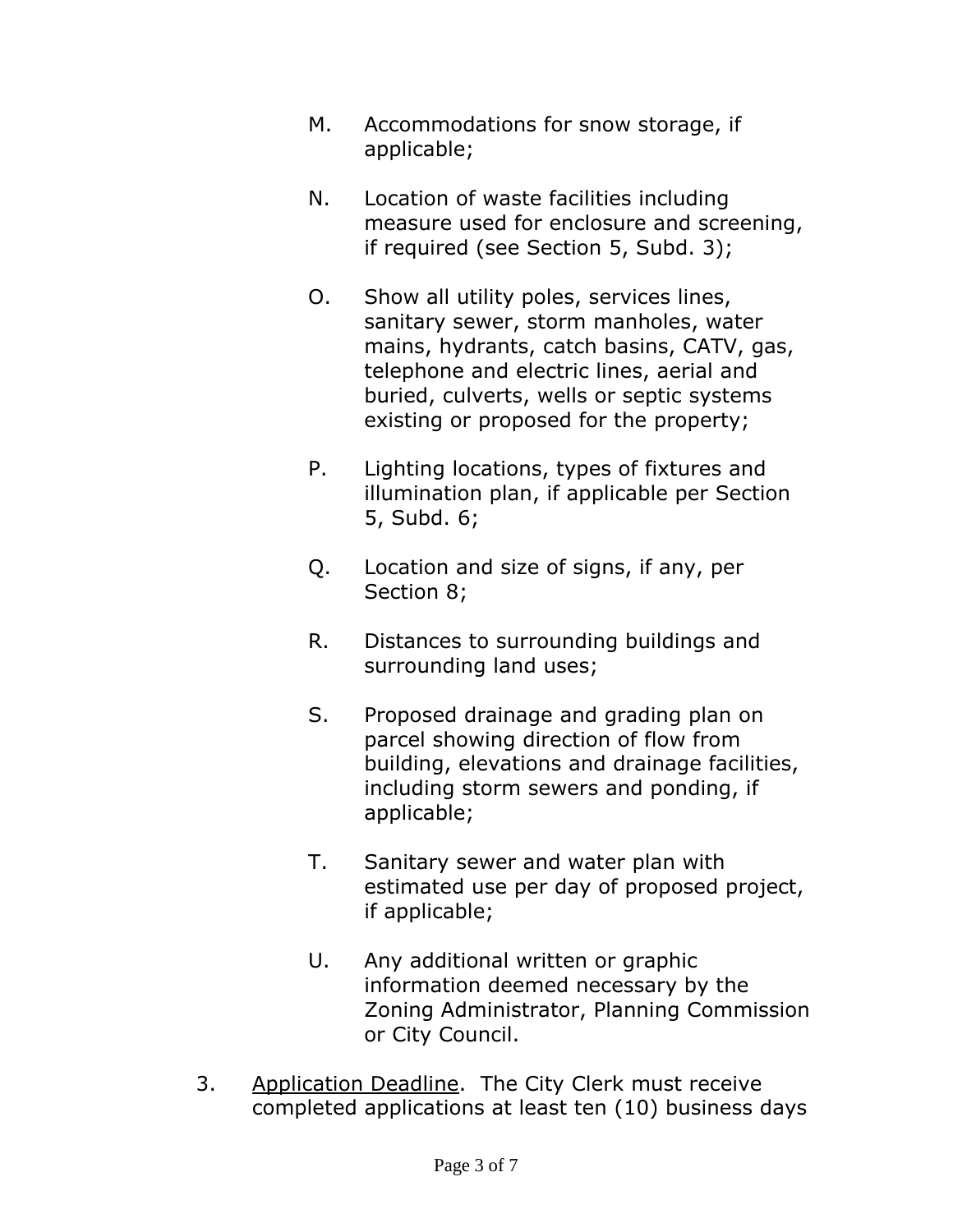prior to the Planning Commission's next scheduled meeting.

- 4. Fees. A fee the City Council shall establish by resolution must accompany the application. An additional fee may be charged, for atypical projects, which in the opinion of the City Administrator/Clerk will require additional staff time and/or City Expenditures. In such case, the applicant shall pay all costs incurred by the City, including, but not limited to, administrative staff time, engineering, legal, planning, and inspection expenses, in connection with the application, including approval and acceptance of the application and review of site plans and documents, as well as any other required agreements for the application.
- 5. Public Hearing. The City Clerk will set a date for the official public hearing.
	- A. Published Notice. The City will publish notice of the public hearing's time, place and purpose at least once in the City's official newspaper at least ten (10) days before the public hearing.
	- B. Mailed Notice to Property Owners. The City will also mail notice of the public hearing's time, place and purpose not less than ten (10) days and not more than thirty (30) days before the hearing date to all individual property owners within three hundred fifty (350) feet of the parcel included in the request. The City Clerk must attest and make a part of the proceeding's records a copy of the notice and list of the owners and addresses to which the notice was sent. A property owner's failure to receive notice or a defective notice shall not invalidate any proceedings.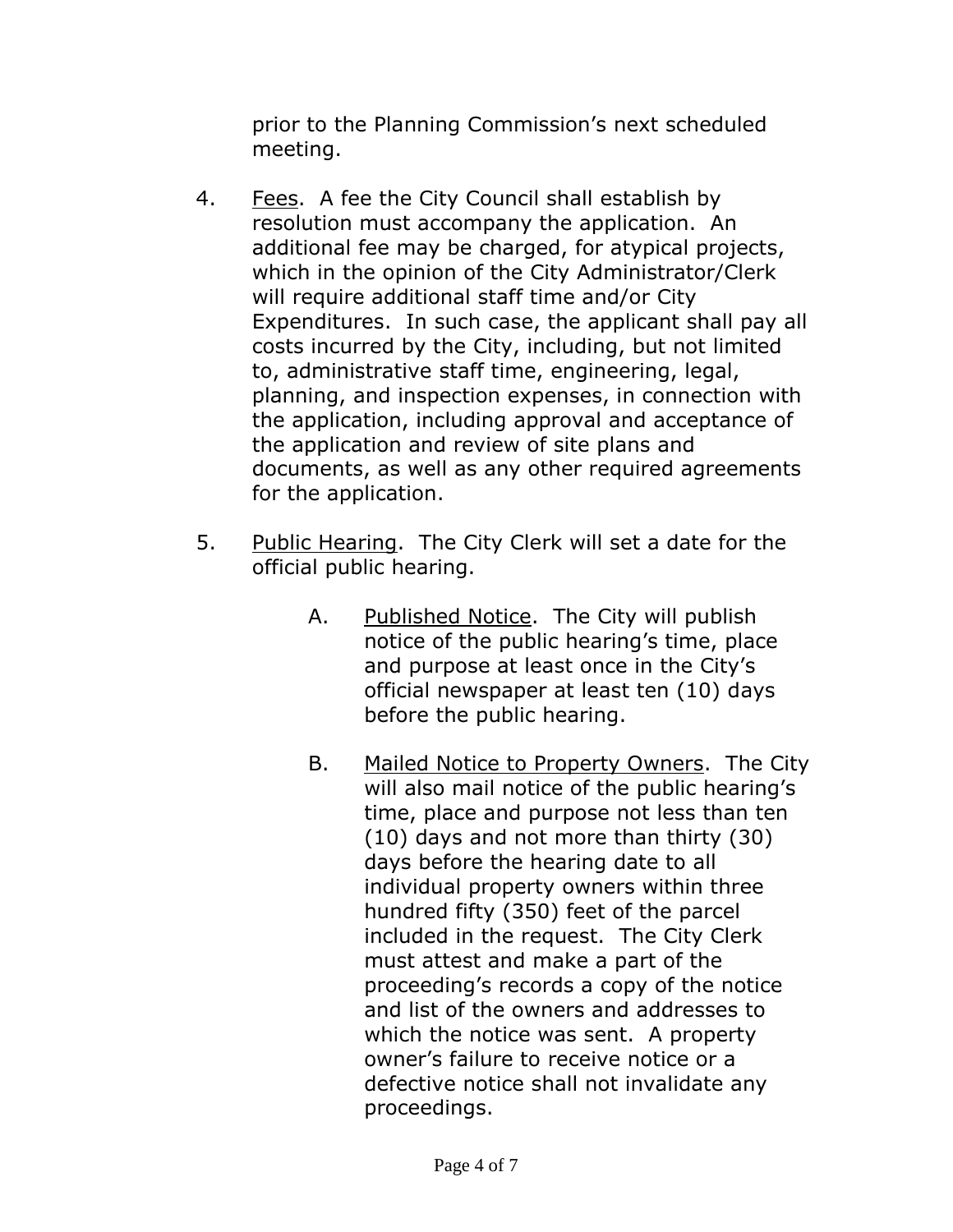- 6. Referral to Planning Commission. An amendment not initiated by the Planning Commission will be referred to the Planning Commission for study and report and may not be acted upon by the City Council prior to the recommendation of the Planning Commission, unless the Planning Commission fails to make a recommendation within sixty (60) days. The City Clerk may review the proposed amendment and provide the Planning Commission with a staff report and staff recommendation.
- 7. Planning Commission Review. The Planning Commission shall consider the request at their next regularly scheduled meeting and shall make a recommendation and report to the City Council.
	- A. Appearance by Applicant. The applicant or the applicant's representative(s) must appear before the Planning Commission in order to answer questions concerning the zoning amendment application.
- 8. Recommendation by the Planning Commission. After reviewing the proposed zoning amendment or rezoning application the Planning Commission will make a written report and recommendation to the City Council.
- 9. City Council's Review. Upon receiving the Planning Commission's report and recommendation, the City Council shall hold a public hearing on the matter and shall, by ordinance, either adopt or deny the proposed amendment or any part of it as the Council deems advisable. In any event, the City Council will act on an amendment request by petition within sixty (60) days after the City Clerk receives the petition or the City may extend the time for consideration under state law.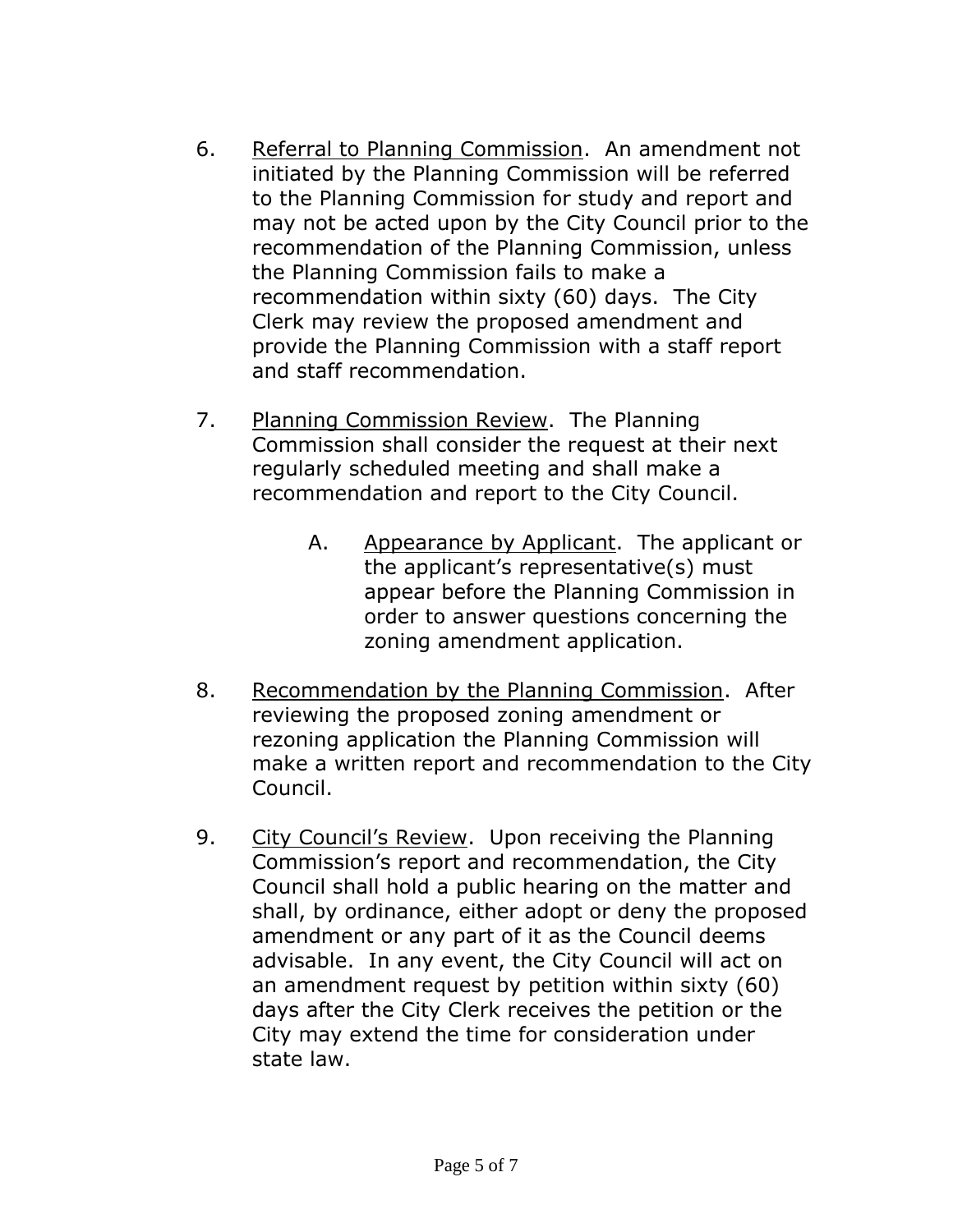- A. Appearance by Applicant. The applicant or the applicant's representative(s) must appear before the City Council in order to answer questions concerning the zoning amendment application.
- 10. Vote Required. Approval of any amendment to this Ordinance will require passage by a majority vote of the full City Council, except that the adoption or amendment of any portion of this Ordinance which changes all or part of the existing classification of a zoning district from residential to either commercial or industrial requires a two-thirds (2/3) majority vote of the full City Council.
- 11. Resubmission. No application of a property owner, which is substantially the same as an application of a denied rezoning request, shall be resubmitted for a period of one (1) year from the date of denial. The City Council may permit a new application if, in its opinion, new evidence or a change or circumstances warrant reconsideration.
- 12. Appeal. A petitioner may appeal the City Council's decision to the Benton County District Court as provided by law.

## **Subdivision 2: EFFECTIVE DATE.**

Unless the City Council provides otherwise, a zoning amendment will not become effective until after the City Council approves and publishes an Ordinance reflecting the amendment.

## **Subdivision 3: RECORDING.**

A certified copy of all Ordinances amending the Zoning Ordinance or rezoning any property shall be filed with the Benton County Recorder. The rezoning of any abstract or registered property shall include the legal description of the property involved.